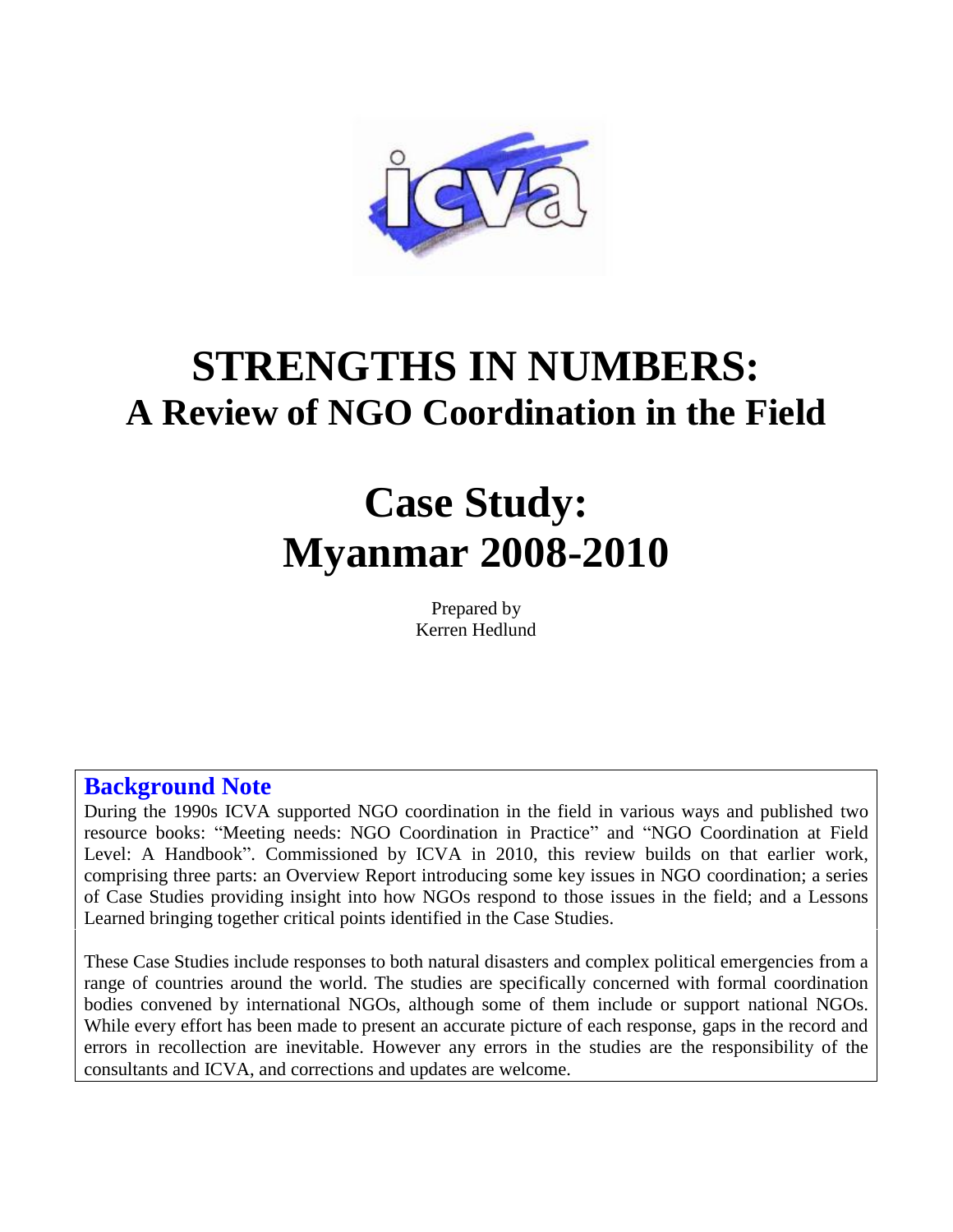## **BACKGROUND**

On the night of 2 May 2008, a category 5 cyclone struck the delta of Myanmar; a vast and treeless paddy land with a high population density. The country and the humanitarian community were unprepared although news of the cyclone had been available for a week. Exacerbating delays, the Myanmar government prohibited immediate access to the affected area. However within days a few international agencies were providing aid to communities while literally thousands of local groups and individuals distributed essential relief; particularly the Myanmar Red Cross with the International Federation of Red Cross Societies and local religious networks.

There were no facilities large enough to immediately accommodate the need for coordination and information sharing, only fledgling systems in place for information collection, analysis and distribution and a dormant cluster system with no experienced cluster leads. As OCHA was not officially active in country, there was only one staff member with "consultant" status.

There was an active in-country Inter-Agency Standing Committee (IASC) - an inclusive meeting convened by the Humanitarian Coordinator (HC). There was an interim HC with little experience of rapid onset emergencies but on very good terms with the humanitarian community and on relatively good terms with the government.

The Paung Ku INGO Consortium<sup>1</sup> the year before (after the 'Saffron Revolution') had motivated the INGO community to make their first joint advocacy statement on the deteriorating humanitarian situation.<sup>2</sup> This was followed by the establishment a separate INGO Forum to continue and support candid discussions on the humanitarian situation in the country and decide on individual and joint advocacy initiatives. <sup>3</sup> As of January 2008 the INGO Forum had a facilitator for 3 days a month to prepare and facilitate monthly discussions.

The local NGO community was largely underground due to government restrictions on civil society organisations. Approximately 40 INGOs were directly providing services in education, health and food aid in discrete areas in the country. Few had partnership approaches to either development or humanitarian relief (4 out of 40). Only 5 INGOs and one large local NGO (LNGO) had existing but very small operations in the affected area.

Over 50 new INGOs were arriving on the scene with little or no knowledge of operating conditions, procedures and restrictions. Existing INGOs were seriously overstretched to deal with the magnitude of the disaster and were inhibited to scale up due to visa restrictions in the first 2 months. The majority of LNGOs were implementing spontaneous responses with little to no knowledge of humanitarian principles, codes of conduct and other tried and true methods for ensuring appropriate response e.g. needs assessments.

## **Establishing NARGIS NGO Coordination Mechanisms**

<sup>&</sup>lt;sup>1</sup> The Paung Ku Consortium: Burnet Institute, HIV/AIDS Alliance, Norwegian People's Aid, Save the Children, Swiss Aid and Oxfam. Paung Ku is a project aimed at providing direct support to civil society through small grants and capacity building implemented under the combined MOU umbrellas of the INGOs involved. Read Corbett, J. (2008) Helping the heroes: practical lessons from an attempt to support a civil society emergency response after Nargis, ODI/HPN Issue 41.

<sup>2</sup> NGO Statement on Humanitarian Situation in Myanmar October 2007

<sup>3</sup> INGO Forum Overview February 2008. The PK Consortium still exists to implement the PK project.

**Case Study: Myanmar (2008-2010) 1/9**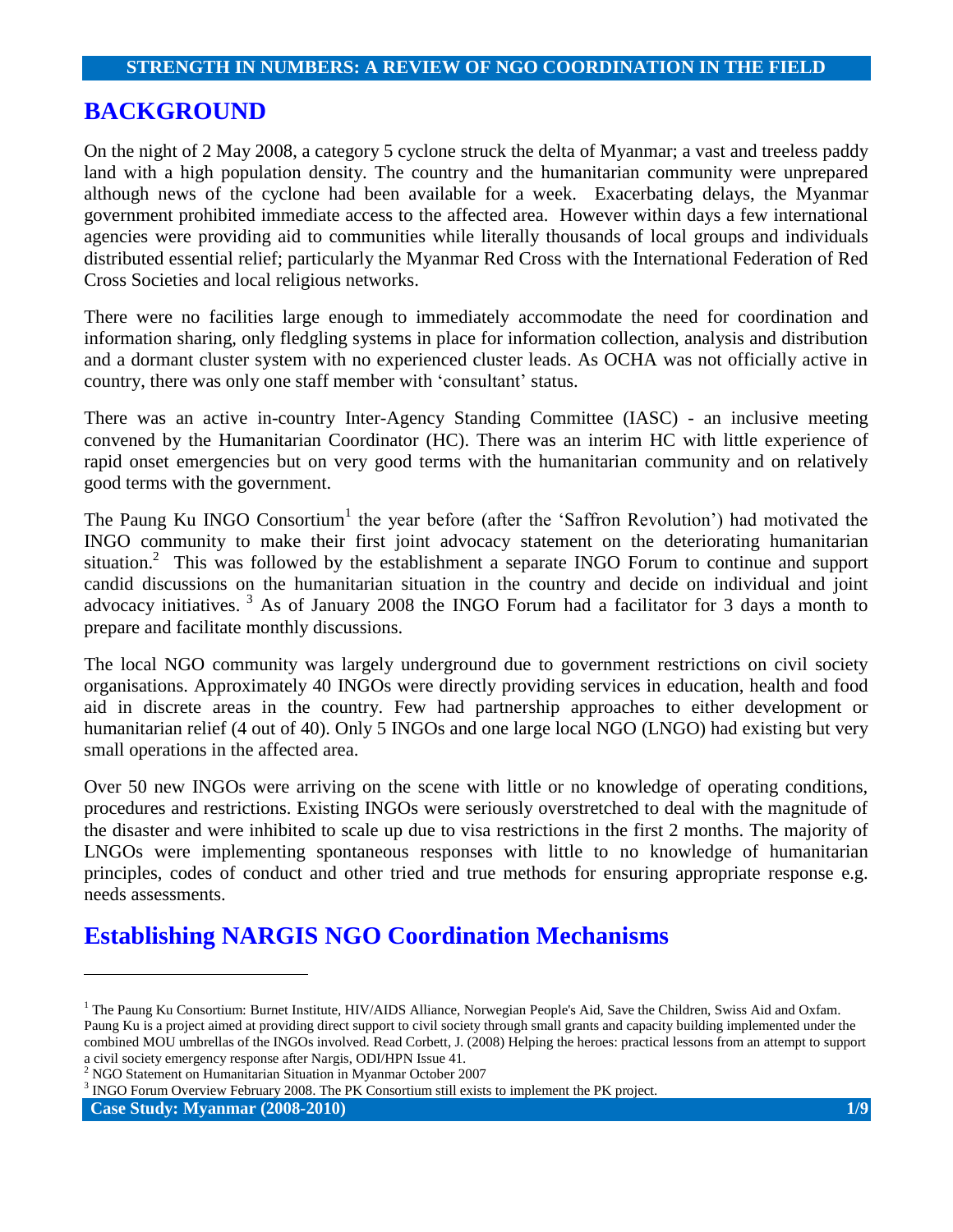*"A lot of what (the NGO Liaison Officer did) was what OCHA should have been doing. But OCHA's natural reflex is to look to the interests of the UN, not NGOs, because it's not where their bread is buttered" (INGO).*

After 2 May, NGO coordination underwent several changes. The UN and in particular OCHA were seriously understaffed and visa restrictions meant that scaling up would take months. Support staff for the HC were largely volunteers, including the INGO Forum Facilitator who was ex-UN and experienced in rapid onset emergencies and information management. INGOs were particularly interested in ensuring representation within the UN-led coordination and information systems by someone with "their interests at heart' and accountable to them. The fact that the existing INGO Forum Facilitator was immediately operational providing essential services such as information collection, analysis and exchange, made this person welcome immediately by stakeholders, including donors.

The Tripartite Core Group (TCG) coordination mechanism established by the UN, ASEAN and the Government of the Union of Myanmar (GoUM) in the first weeks after the emergency excluded NGOs (who were seen to be human rights activists by ASEAN and the GoUM). A member of the UN Disaster Assessment and Coordination (UNDAC) team confirmed the need for an NGO Liaison Officer, due not only to a lack of NGO representation in decision-making mechanisms, but also a total absence of LNGOs in early coordination on the UN compound. <sup>4</sup> Arrangements were made for the post to be paid for by ICVA.

A new TOR was developed by then INGO Forum Facilitator and ICVA, commented on and agreed to by the INGO Forum, the HC, the Sphere Project and Humanitarian Accountability Partnership (HAP). These new TOR respected the continued need for an INGO Forum but expanded the role of the Facilitator to deal with additional responsibilities to the larger NGO community as well as responsibilities specific to the emergency.<sup>5</sup> The TOR of the new NGO Liaison Officer (NGOLO) made explicit reference to the *Principles of Partnership* and included facilitating constructive relationships between the ASEAN Humanitarian Task Force<sup>6</sup> that advised the TCG, the TCG itself, UN, and international and national NGOs. In addition the NGOLO was to facilitate information exchange and communication working with the Myanmar Information Management Unit (MIMU) and Local Resource

Centre, including information on NGO registration and operating requirements. And finally, facilitating discussions and activities promoting humanitarian principles and quality and accountability (Q&A) initiatives, the latter working with HAP and Sphere.

Parallel to the development of the NGO Liaison function, a subgroup of the Paung Ku INGO Consortium established the Local Resource Centre (LRC) by providing space and their own senior national staff to run it.<sup>7</sup> The LRC provided local NGOs and civil society services such as Burmese-language information exchange and facilitated discussions about general and cluster-specific proceedings, technical assistance in needs assessment and proposal

*"OCHA cannot do everything and INGOs are not the only stakeholders in coordination. OCHA must respond to the needs of the host government, the UN, the donors and local NGOs as well. If international NGOs can organise themselves on certain issues it would be welcome." (UN)*

<sup>4</sup> Jemilah Mahmoud was herself the then-executive director of a national NGO in Malaysia and ICVA board member.

<sup>5</sup> Terms of Reference NGO Liaison Cyclone Nargis 2008

<sup>&</sup>lt;sup>6</sup> The ASEAN Humanitarian Task Force(HTF) was comprised of ASEAN member states. The NGOLO was invited to HTF quarterly meetings on behalf of the INGO community.

Oxfam, Burnet Institute, World Concern

**Case Study: Myanmar (2008-2010) 2/9**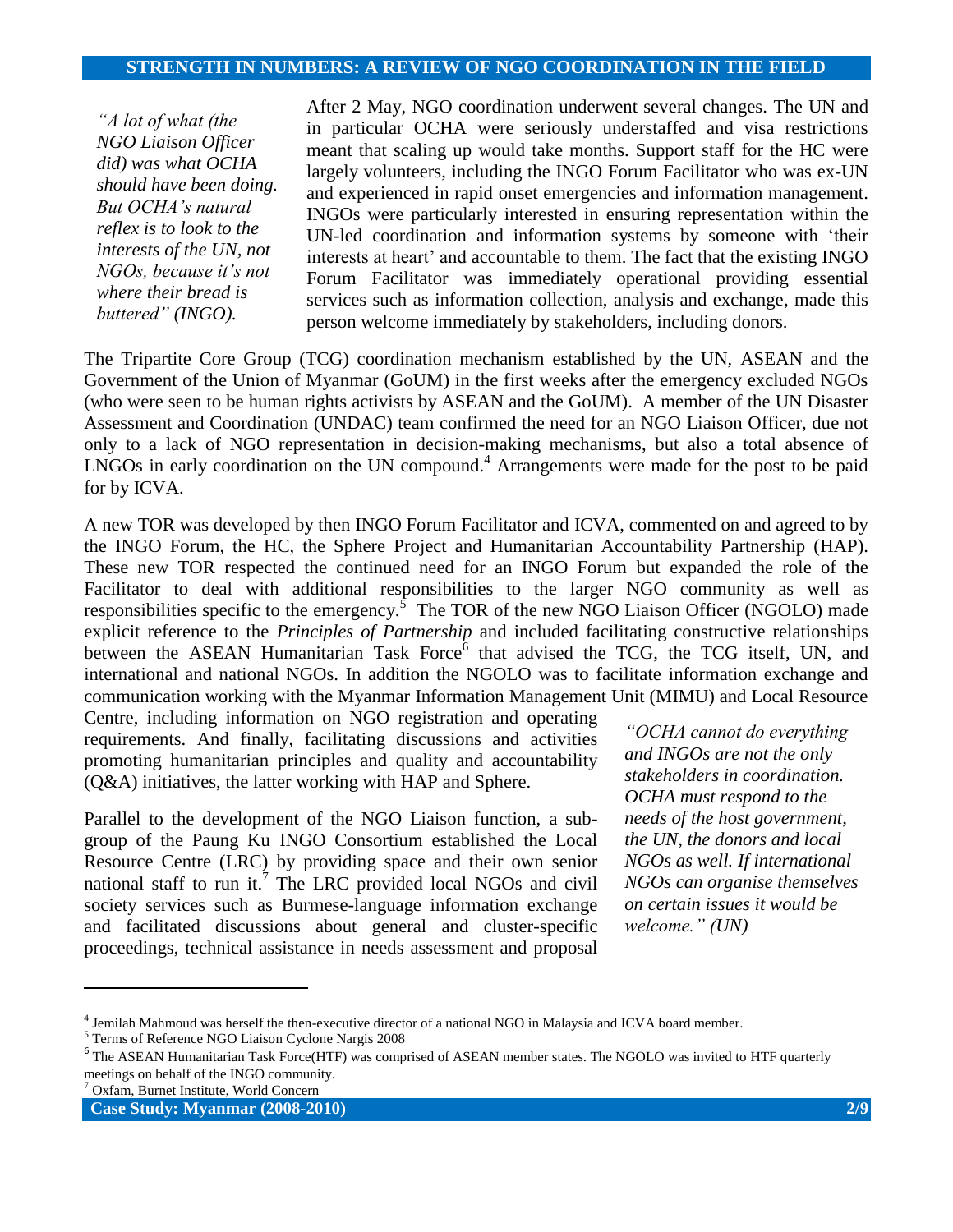writing and a clearing house for funds<sup>8</sup>, sector-based technical training, and advocacy on behalf of local civil society. The NGOLO was considered one of the links between the LRC and the international humanitarian community and as such, while she was initially housed in the MIMU (UN complex), one month after Nargis she moved to the LRC.

Within months, the LRC also facilitated the meeting of the first Myanmar NGO Network (MNN). While the establishment of the MNN had (and has) the potential to increase the degree of organisation, representation and visibility of Myanmar NGOs, in the first year of the Nargis response, it had not established its role and reputation with all Myanmar NGOs. As a consequence it could not pretend to speak 'on behalf of' LNGOs.

Clusters were in place, several with INGO co-chairs (Education, Women's Protection and Health), some government representation (Women's Protection and Agriculture), and one with a Strategic Advisory Group (Shelter) which included a local NGO, however clusters remained in the first 6 months with some exception (Protection) a means of coordinating the international response and not the local response.<sup>9</sup>

#### *NGO coordination one and two years after Nargis*

In late 2010, 2 and a half years after Nargis, the overall coordination structure has slightly changed. The TCG has been disbanded. Emergency clusters have been replaced by smaller geographic and thematic groups with improved local representation. The previous IASC is now called a Humanitarian Country Team (HCT) and meets twice a month; once with a small Core Group, which includes INGO representatives and the NGO LO, and again in an all-inclusive HCT Forum which includes 2 elected LNGO representatives. There is no local NGO representation in the HCT Core Group however the UN communicates regularly and directly with 4 Myanmar NGO 'focal points'.<sup>10</sup>

By June 2010, the first Statutes of the INGO Forum were developed that formalised principles, objectives and functions, governance, structure, membership, and exit strategy (absolution of the Forum).<sup>11</sup> While there remains a reference to the NGO Code of Conduct there is no longer a reference to the *Principles of Partner*ship in the Statutes. A new NGO LO is located in the LRC however her relationship with local NGOs is more ambiguous than during the emergency, largely working through a counterpart NGO LO in the LRC. In fact, the LRC staff refer to the INGO Forum Facilitator as the "INGO Liaison" to avoid confusion.

The INGO Forum continues to meet every two weeks, is responsible for electing INGO representatives to the HCT Core Group, the Myanmar Humanitarian Partnership Group (includes donors), and Committee for the Coordination of Displaced Persons in Thailand (CCSDPT)<sup>12</sup>. The INGO Forum continues to dedicate significant time to Nargis-related issues however INGOs who are not Nargis-

<sup>&</sup>lt;sup>8</sup> Existing projects aimed at providing small development grants to civil society were immediately transformed into emergency grants with more flexible procedures. Donors included the Paung Ku Consortium, DFID/British Council and small grants programmes of the Australians, Brits, Japanese, Norwegians, Swedish, and Swiss.

<sup>9</sup> GPPi-URD(2010), Cluster Evaluation II Myanmar Case Study, IASC and Hedlund and Myint Su (2008) Support to local initiatives; a fringe vs. mainstream response, ODI/HPN Issue 41.

<sup>&</sup>lt;sup>10</sup> Myanmar NGO Network, Local Resource Centre, Capacity Building Initiative, Myanmar Forum.

<sup>&</sup>lt;sup>11</sup> INGO Forum Statutes 100601

<sup>&</sup>lt;sup>12</sup> Similarly, INGOs working in Thailand elect their own separate representatives.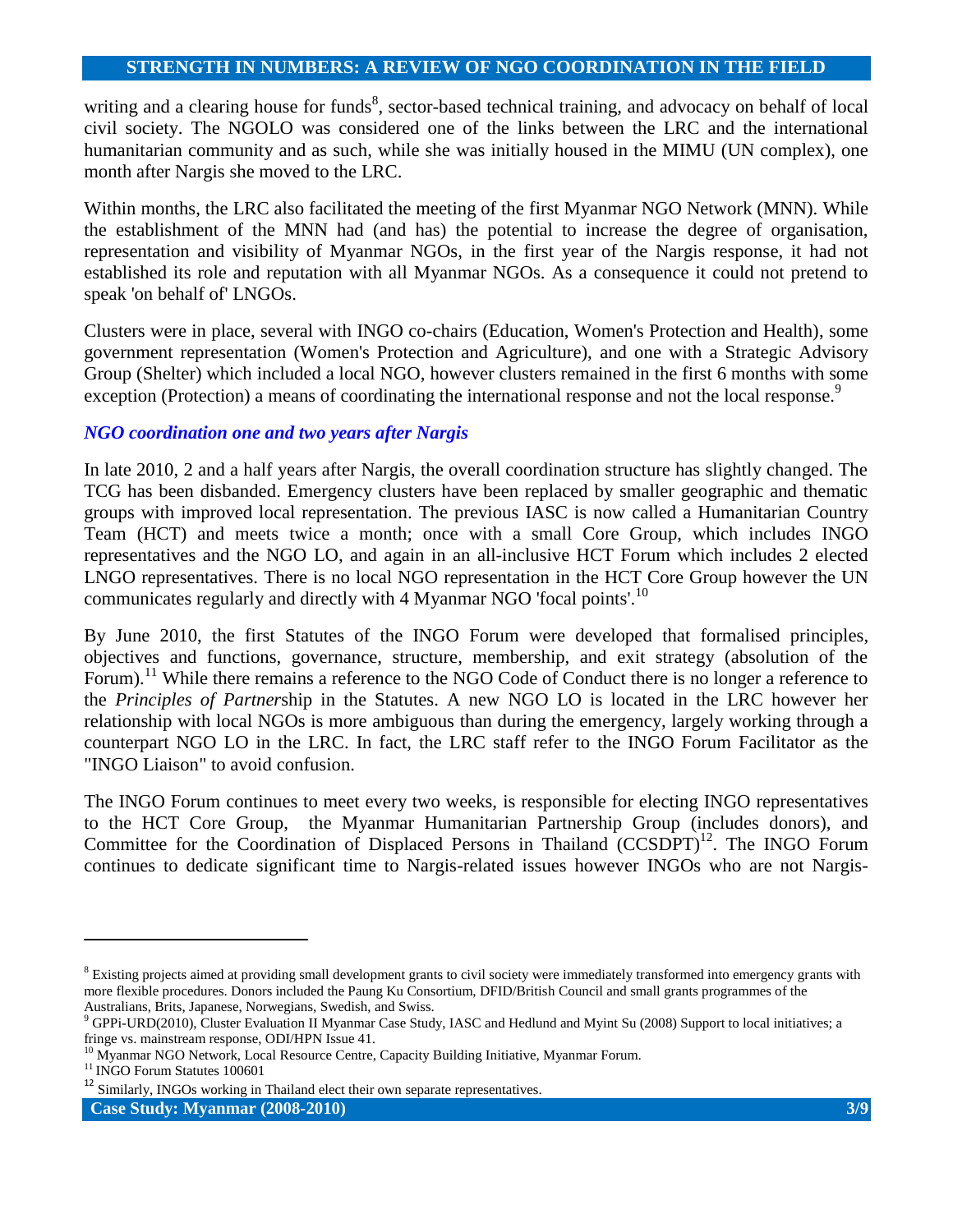only<sup>13</sup> often find the focus on the Cyclone affected areas "tedious" while understanding that it is still relevant to many NGOs as discussions on visas and travel authorisation directly affect their ability to operate. "We could be better organised - like a sub-committee on Nargis and meeting only once a month. I am frustrated with the INGO Forum but it's better to have it than to not" (INGO).

In the meantime, the LRC continues to provide essential services to the LNGO community with an increased emphasis on research aimed at informing advocacy on INGO-UN-LNGO relations, quality and accountability (a meeting held in Burmese and led by the HAP resource pool; see below in Accountability), and emergency preparedness and contingency planning with LNGOs, the latter with the technical support of OCHA. The contingency plan has been accepted by the Department of Relief and Resettlement demonstrating unprecedented LNGO-GoUM relations. In 2011 with the support of the EU, the LRC will work more closely with the MNN. A recent 'Year 2 Review' highlighted the LRC's continued ability to adapt to the needs of its stakeholders and provide a 'neutral' space for LNGOs to meet and discuss.<sup>14</sup>

## **Governance/Administration/Membership**

In the case of INGO coordination, it is important to make the distinction between the INGO Forum and the NGO Liaison Officer, the latter having a dual responsibility during the Nargis response to both the INGO Forum and local NGOs. Before Nargis, the INGO Forum Facilitator was managed by a small (3) voluntary group of INGOs. When the Forum Facilitator became the NGO Liaison Officer (NGO LO) this Steering Committee (SC) became larger (8 ICVA member agencies). Since the ending of ICVA funding, the SC is once again reduced (3) and again focuses on the NGO LO's performance vis-à-vis the INGO Forum. The SC has no TOR and does not have a role in strategic priority setting for the INGO Forum. Instead members are consulted in plenary. At no time in the course of the NGO LO position, including immediately after Nargis, did a local NGO have a formal role in overseeing the NGO LO.

As INGO Forum Facilitator there were no reporting requirements, however as NGO Liaison Officer, she was responsible for reporting on activities to ICVA and copied to the Steering Committee every 6 months.<sup>15</sup> Since the Statutes were formalised, the NGO LO now undergoes an annual performance review with the SC.

The INGO Forum Facilitator underwent a formal hiring process in November 2007 as did her replacement in April 2009. The contract and visa were provided by an ICVA member, Save the Children, who received an overhead for administration. When the GoUM implemented an international staff quota in 2010, the NGO LO had to leave the country when her visa expired. At the time of writing, the position is vacant.

The original INGO Forum Overview included rules of membership including a commitment to participation by the country director or their designated senior manager with decision-making powers and financial contributions by members (200USD/year) or potential waiver for smaller  $NGOs$ <sup>16</sup>. This was adequate to fund an individual for 3 days/month. When the position went full time, ICVA provided

l

<sup>&</sup>lt;sup>13</sup> NGOs working in non-Nargis affected areas have different operating conditions, e.g. MOUs with a specific sector-based Ministry, different visa and travel authorisation requirements.

<sup>&</sup>lt;sup>14</sup> LRC Year 2 Review (full reference)

<sup>&</sup>lt;sup>15</sup> NGO LO reports and annexes are available to members of ICVA on ICVA's website.

<sup>&</sup>lt;sup>16</sup> Initially only one NGO asked for an exemption and this was granted.

**Case Study: Myanmar (2008-2010) 4/9**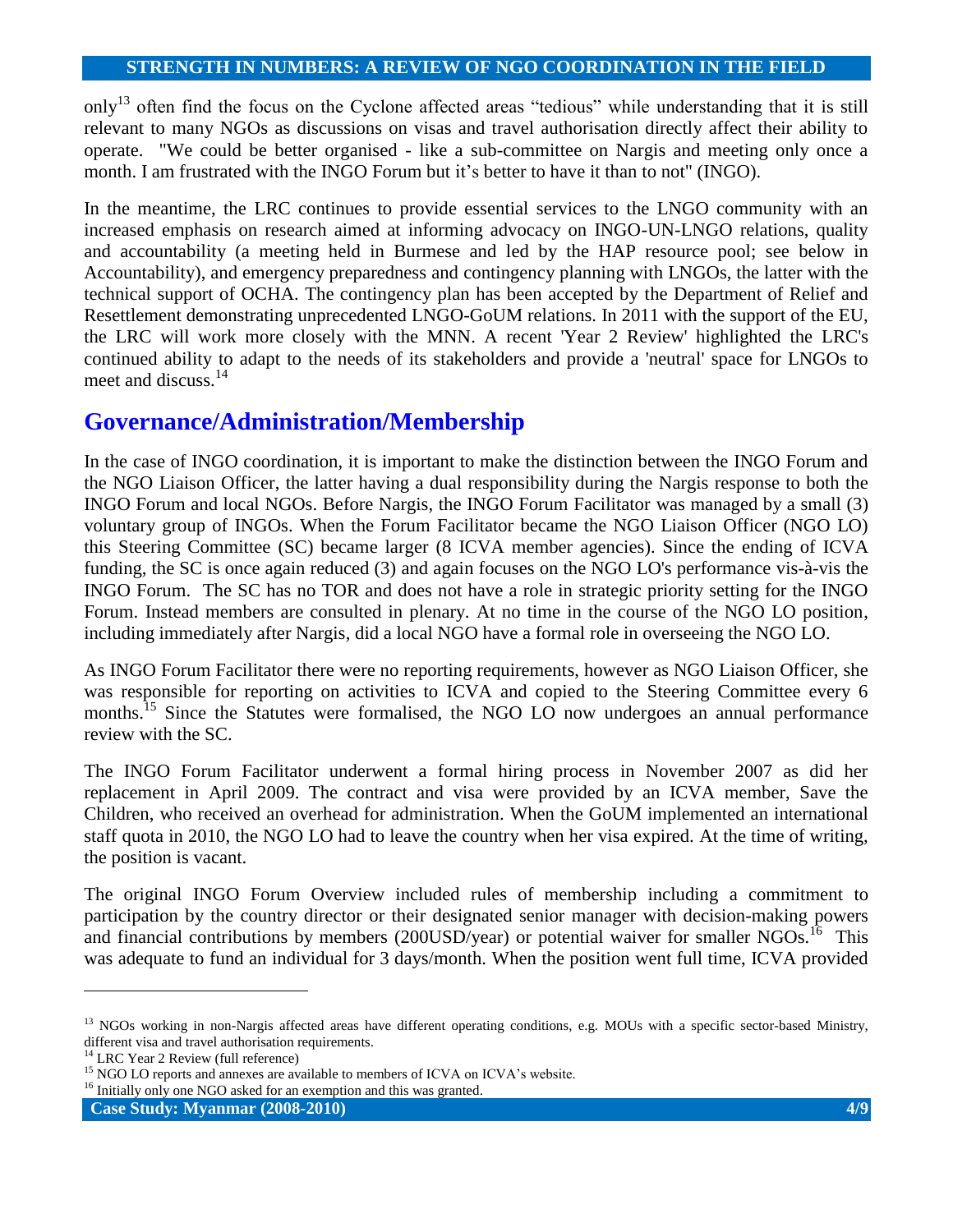a budget allowing for admin costs paid to the LRC including meeting space, travel, and potentially a national counterpart; the latter was never done. After six months the NGO LO became part-time allowing for a contract extension with the same budget. Since 2009, membership fees significantly increased (1500USD/year). OCHA makes an annual contribution (7000USD in 2009/10). For OCHA this is a sign of "goodwill and confidence" and a "pragmatic investment"; "We can't sit in [the] meetings but we at least have access through the [NGO LO]." And while it may in practical terms have made the NGO LO more accessible to them, INGOs and the NGO LO still strongly feel the Forum to be independent.

With regards to membership, all INGOs are invited to participate or observe. Representation remains broad with secular, faith-based, large and small INGOs actively participating (at present 27 members and 7 observers the latter including IFRC, MSF-CH, MSF-F and Caritas).<sup>17</sup> As the INGO Forum continues to discuss topics that are considered to be politically sensitive, there is no initiative to invite LNGOs to the meeting. Instead the LRC, and to a lesser extent the Paung Ku INGO Consortium, are looked to "to provide guidance" on issues pertinent to LNGOs.

The TOR of the NGO LO during Nargis made explicit reference to the Code of Conduct for the International Red Cross and Red Crescent Movement and NGOs in Disaster Relief, the *Principles of Partnership*, and Quality and Accountability (Q&A). As such the NGO LO facilitated an Accountability and Learning Working Group (ALWG) in collaboration with agency accountability "technicians". Participation in the ALWG was voluntary and discussions taken there were not binding. The NGO LO was not perceived to be an NGO ombudsperson however observations on ICVA members respect for the Principles of Partnership were included in the two reports made during the ICVA contract.<sup>18</sup>

## **ROLE and ACTIVITIES**

#### *Information sharing and coordination – Changing needs and capacities*

In the first month, the role of the NGO LO was highly integrated with information management in the absence of a developed humanitarian information system. Remembering that a multi-agency needs assessment was prohibited in the first two months, NGOs and the Myanmar Red Cross Society were doing their own ad hoc assessments. The NGO LO worked with Myanmar Information Management Unit (MIMU) to collect and collate basic information on numbers of affected, deceased and priority needs, as well as basic Who, What, Where data from NGOs.

*"(The NGO Liaison Officer) knew everyone, knew what was needed, knew where to get it and fast. (The NGO liaison Officer) could deliver" (Donor).*

Once MIMU was functional, information sharing by the NGO LO shifted to opportunities and events relevant to NGOs including TCG and donor meetings, multi-agency needs assessments, and decisionmaking that required NGO input. Prior to Nargis, the INGO Forum had developed an NGO Security Tree with contact numbers; the NGO LO and an NGO head of agency later became the points of entry for the UN security communications.

<sup>18</sup> There was one occasion when the NGO LO report noted a lack of local partnership by one particularly large INGO. Upon reading the report, the INGO Board member requested a explanation from the Programme Director. This is the only case where an attempt was made to hold an INGO member to account for the principles of partnership.

<sup>&</sup>lt;sup>17</sup> However, unbeknownst to the INGO Forum or NGOLO, French INGOs were meeting separately in the first 4 months.

**Case Study: Myanmar (2008-2010)** 5/9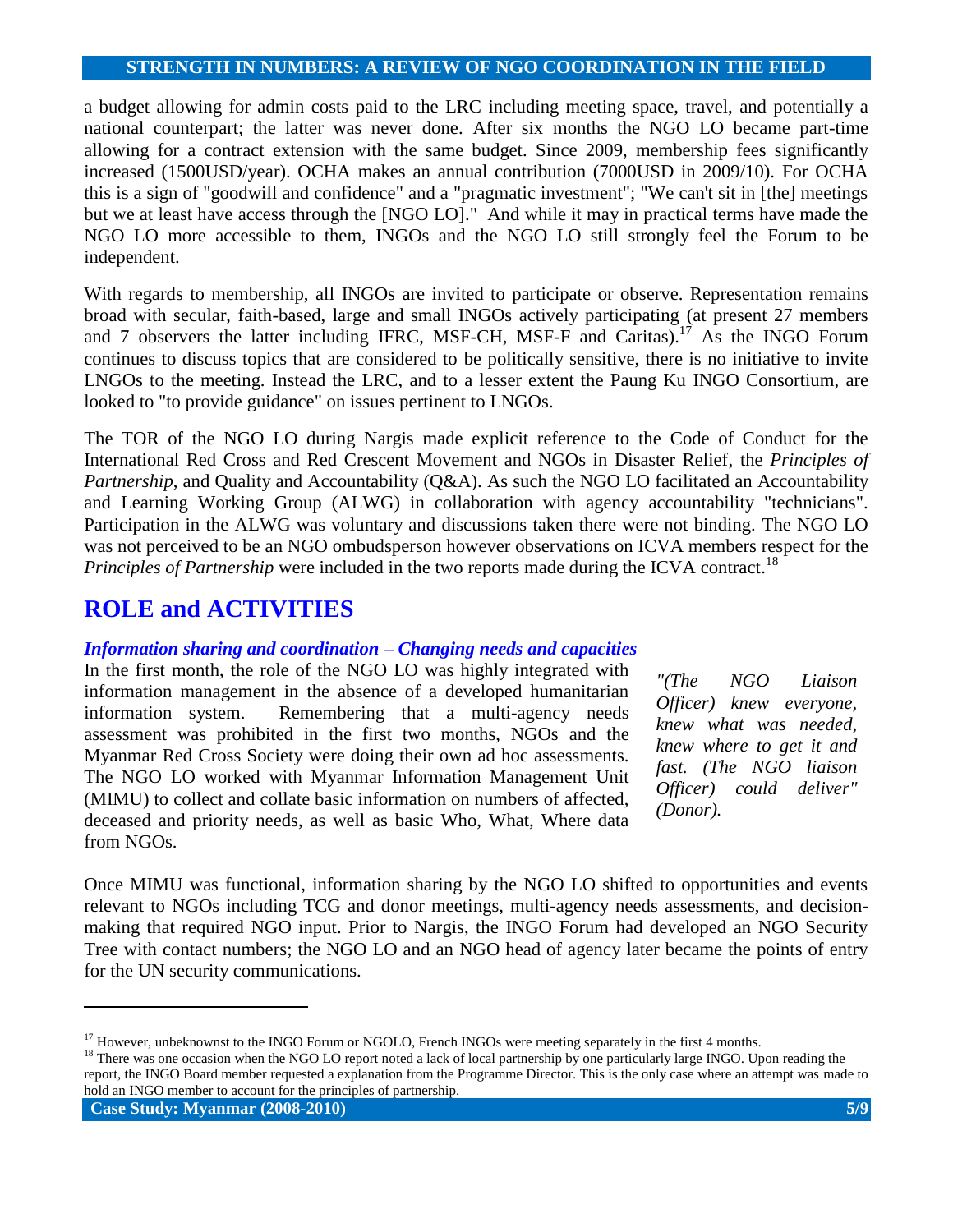Other activities included facilitation of regular INGO Forum meetings, attendance at local NGO meetings, and well developed and accurate email and SMS lists for quick succinct messages including security events. With regard to coordination and information sharing with local NGOs, the NGOLO facilitated meetings between OCHA, MIMU and the LRC as well as inter-agency field visits to assess effectiveness of coordination mechanisms from a local NGO perspective.

#### *Relationships, Partnerships and Collaboration*

A key role of the NGO LO was getting people to talk to each other; UN-INGO, UN-LNGO, INGO-LNGO; identifying needs for networking and organising appropriate events, services, or one-on-one meetings to meet those needs. The LRC also developed, with the help of the NGO LO, a local NGO database whose contents were shared as appropriate with MIMU. This database also facilitated a type of 'dating' service between INGO and UN agencies looking to partner with local NGOs. While these services and activities were exploited by stakeholders, they were not evaluated as to their efficacy. Outputs with regard to workshops on improving INGO-LNGO relations were shared with the INGO Forum but no commitments were ever made by the INGO Forum, to follow up on recommendations.<sup>19</sup> With regards to the UN, while overall the role of the NGO LO was appreciated (and in fact OCHA now financially contributes to it), some UN staff felt that the expression of independent opinions of NGOs

could be antagonistic. The NGO LO regularly consulted the INGO Forum on the appropriateness of her behaviour vis-à-vis the UN (and other stakeholders): "We [INGOs] preferred the NGO LO err on the side of assertiveness as the [humanitarian] system is not designed to take feedback unless forced to...Whenever I heard the UN complaining about [the NGO LO] I knew she was doing her job" (INGO). The UN was, and is, not invited to INGO Forums as INGOs felt there were other forums for UN-INGO discussion, e.g. the HCT.

#### *Advocacy*

l

After the demonstrations in 2007, INGOs had made a commitment to advocacy and had organised themselves to do this though the INGO Forum. They explicitly recognised "different INGO approaches to advocacy given the sensitive political environment" and did not try to promote consensus. These differences were less apparent in a natural catastrophe, thus INGOs in Myanmar were able to make regular organised statements to the UN, GoUM, ASEAN, and donors throughout the Cyclone Nargis response.<sup>20</sup> Refugees International made the observation that humanitarian agencies were more active in this regard than ever before (personal communication, March 2009). However some interviewees for this case study believed INGOs still "didn't go far enough", e.g. no mention was made of sanctions and their impact on the provision of humanitarian aid. Nor did the INGOs avail of the advocacy opportunities available through ASEAN but preferred to work through the UN. Convening and facilitating meetings with the objective of deciding common INGO positions and priorities was a significant part of the NGO LO role.

As mentioned, advocacy regarding improved INGO-LNGO partnerships was on both the NGO LO and the LRC's agenda, not least due to the insistence of donors that INGOs work with local partners in some cases to qualify for funds, e.g. the Livelihoods Trust Fund (LIFT) used to fund Nargis recovery

**Case Study: Myanmar (2008-2010)** 6/9 <sup>20</sup> Numerous INGOs statements at TCG Roundtables (Mar and Nov 2009), NGO perspectives on CERF and the Livelihoods Trust Fund (LIFT), articles in Humanitarian Exchange, a Joint INGO response to criticisms of the Nargis Humanitarian Response (John Hopkins University et al), and collaboration with Refugees International were important efforts made by INGOs and facilitated by the NGO LO.

<sup>&</sup>lt;sup>19</sup> The "Reflections" workshop identified areas in need of improvement such as the non-conducive conditions for engagement/coordination, attitudes toward local NGOs, operational relationships, and capacity building. (NGOLO, Summary of Reflections Workshop, 2009).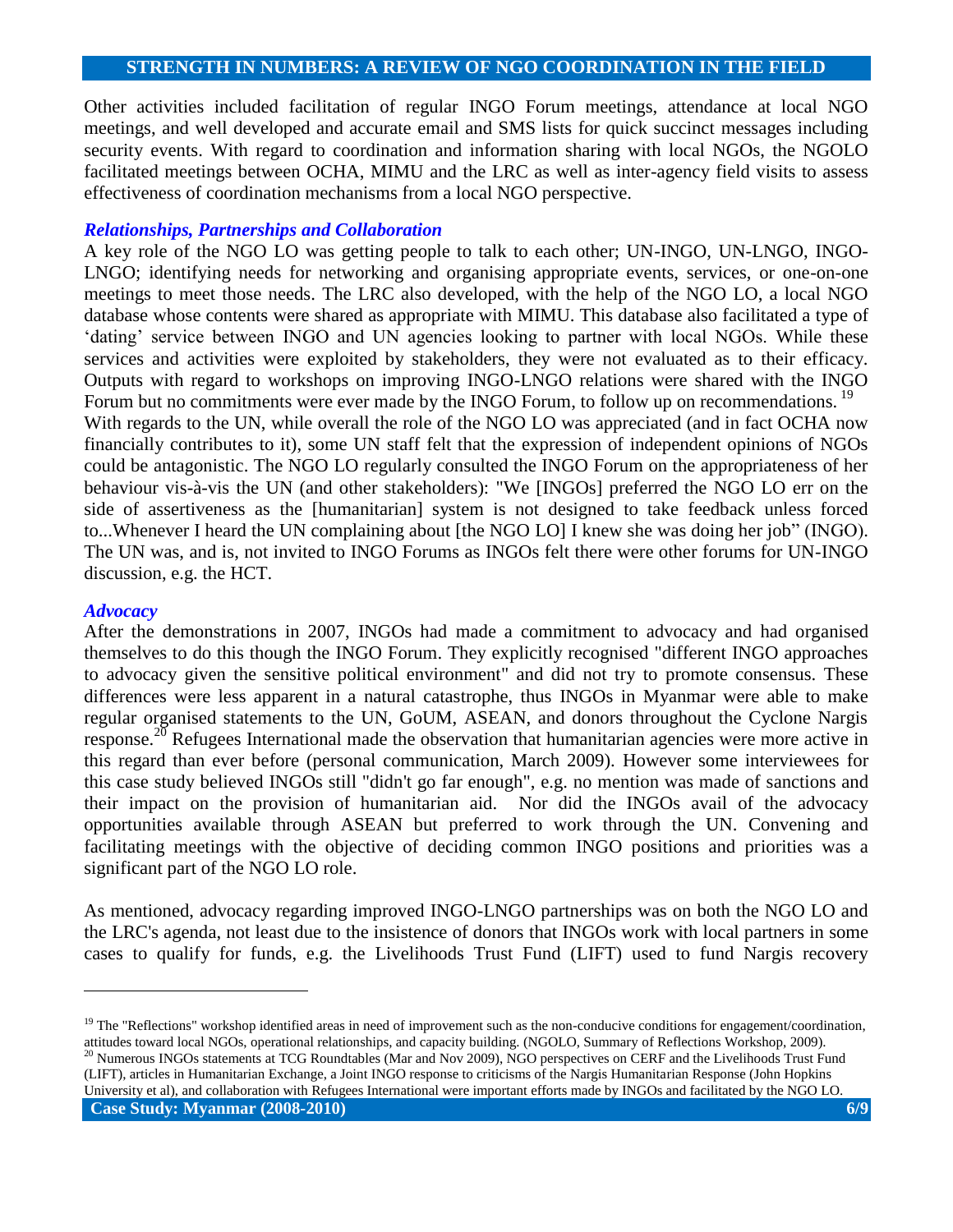activities. There was and remains a concern that "not all agencies are good at partnerships and unless they are committed, they are not going to do it well".<sup>21</sup> While the LRC continues to provide information on the effect of INGO programmes at community level and on the organisational development of local NGOs, and the INGO LO facilitates presentations and discussions on the issue, there is as yet no formal commitment by the INGO Forum to address these issues. "Some INGOs are pushing their weight around but there is no place where these issues get solved. If we (small INGOs) are unhappy, local NGOs must be even more unhappy."

#### *Facilitating sharing and learning around accountability*

At the time of Nargis, the cluster system did not accommodate cross-cutting issues of accountability such as Codes of Conduct, minimum standards in information/transparency, participation of local communities, and feedback mechanisms.<sup>22</sup>

Within two weeks of the cyclone, the NGO LO facilitated the first Accountability and Learning Working Group (ALWG) with 'accountability' technicians from different agencies including World Vision and Care. Stakeholders were asked what would be useful to them and the NGO LO did not pretend to be monitoring agencies' accountability practices.<sup>23</sup> For 6 months, the NGOLO worked very closely with the LRC and visiting consultants from HAP and Sphere to support the ALWG. Eventually the ALWG was supported by a DFID-funded Q&A consultant who established and trained a HAP Resource Pool of Myanmar staff including the LRC Q&A manager, who together continue Burmeselanguage Q&A support for international and local NGOs.<sup>24</sup>

With regards to monitoring accountability to communities, the ALWG was responsible for evaluating system-wide performance vis-à-vis the accountability indicators in the Integrated Management Matrix (managed by OCHA/MIMU and contributed to by the clusters). However while the ALWG may have had an influence on participating member agencies, it is unclear the impact on overall degree of accountability. Three rounds of the World Bank's Social Impact Monitoring (SIM) reveal no change in the degree that villagers can influence the what, how and to whom aid is given (World Bank, 2008, 2009 and 2010).

## **LESSONS LEARNED**

 $\overline{\phantom{a}}$ 

 From interviews, it is clear the importance of establishing a **shared field-based demand for NGO Coordination** through consultation with stakeholders, including UN and local NGO representatives.

<sup>&</sup>lt;sup>21</sup> In 2010, this prompted the LRC and Oxfam to undertake a Partnership Study, which found that most INGO-LNGO "partnerships" were no more than sub-contracts and may in fact undermine the organisational development of LNGOs. The study heavily recommended greater transparency in contractual relationships to allow local NGOs to make informed decisions about whether or not to partner with an INGO. <sup>22</sup> In the Haiti Earthquake response Q&A were officially recognised as a 'cross-cutting issues' and an ALWG was established.

<sup>&</sup>lt;sup>23</sup> Initial meetings focused on distributing reference materials, e.g. the ALNAP paper Cyclone Nargis: Lessons for Operational Agencies, HAP guidelines, and Sphere Handbooks, translation of key documents such as Good Enough Guide, Principles of Partnership, NGO Code of Conduct, developing a Quality and Accountability CD with reference documents, agency-specific examples, translations, etc. and sharing agency first-hand experiences in implementing accountability measures both in Myanmar and in other similar conditions and action research

<sup>24</sup> The ALWG has made a film with the Yangon Film School on accountability, research topics have included 'working with committees at the community level, coping with aid agencies, INGO-LNGO partnerships and listening projects.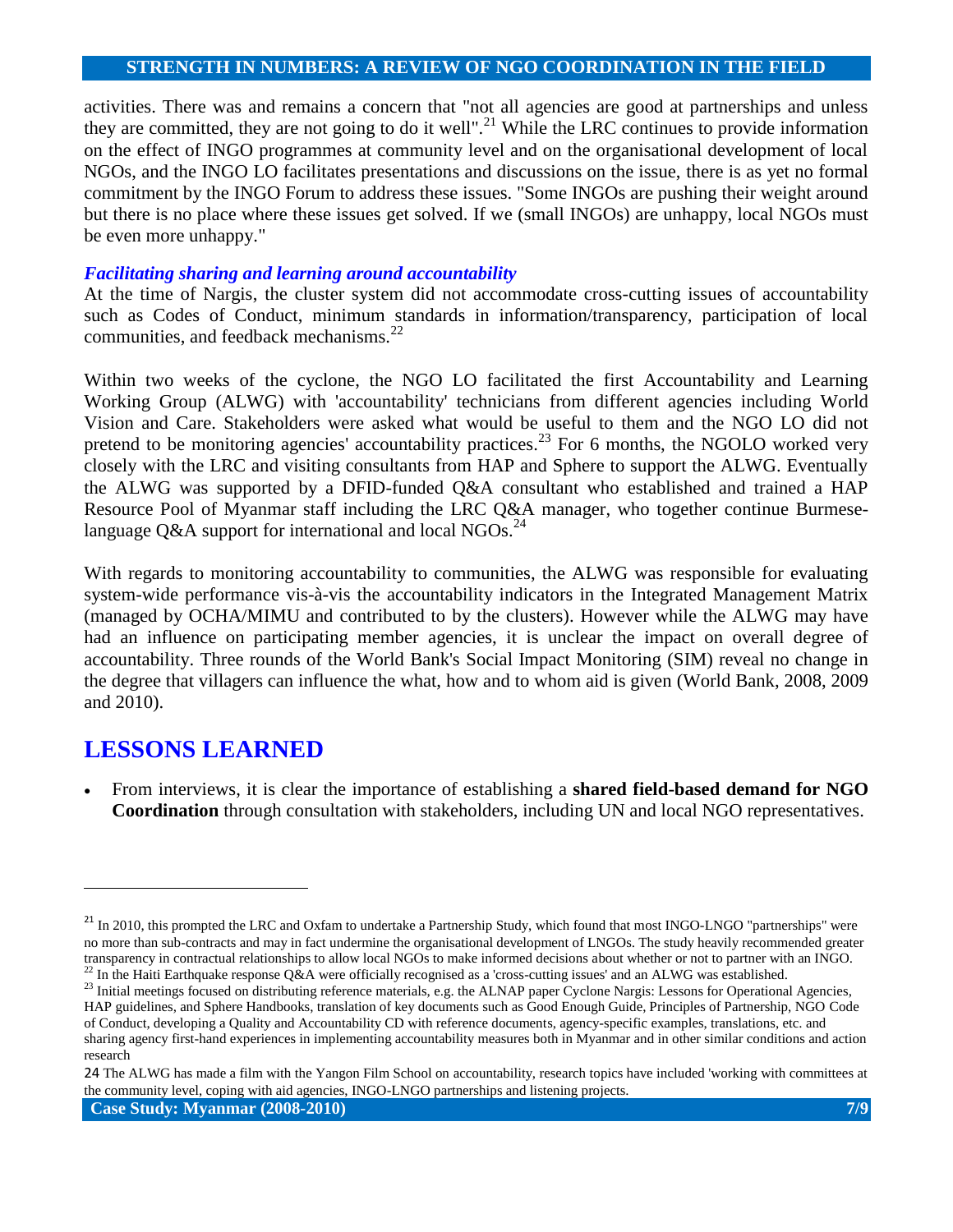- **The importance of strong field-based governance structures with mechanisms to hold NGO LO staff to account is underestimated. Where the NGO LO has a responsibility to local NGOs, governance structures must include them.** There was no consultation with local NGOs on the need for, and subsequently the TOR of, an NGO Liaison Officer. There was no local NGO on the NGO LO steering committee. This perhaps resulted in less ownership of the position by local NGOs and less use of the NGO LO for advocacy on their behalf.<sup>25</sup>
- **Recognising the perceived and actual influence of location, source of funding, and language on effectiveness of NGO coordination.** Being a member of the initial coordination mechanism set up under the HC"s office was very valuable from the perspective of the UN and INGOs and facilitated communication and information sharing in the first month - a very fluid, hectic, and unpredictable period. Eventually the LRC was the more appropriate location for the NGO LO. Interviewees also pointed out that if the NGO LO him/herself cannot speak the local language then she must have a local counterpart.
- **NGO Coordination must regularly consult with and anticipate the rapidly changing demands of field-based stakeholders;** coordination in the early phase of a humanitarian response required someone to make "coordination easy". This meant providing services: two-way communication of essential information, ensuring representation of NGO stakeholders at important meetings, and establishing a space for NGOs to influence decision-making. Later as communications are better and coordination structures are in place, NGO coordination focused on relationship-building between NGOs (local and international), identifying and realising opportunities for shared advocacy and activities including joint-operations. To keep the 'mojo', it is necessary to adjust meeting frequency and agendas to meet stakeholder demands.
- While a good coordinator is necessary... An NGO coordinator must have experience working with different stakeholders, particularly sensitive to NGO-UN relationships, is pro-NGO and pro-civil society and appreciate the strengths of local NGO community. Someone who understands the subtle and often context-specific difference between representing NGOs and encouraging representation. If the NGO Coordinator is someone who is familiar with the country-specific operating environment and stakeholders, s/he will be more quickly operational.
- **...He/she cannot replace good institutional coordination.** In Myanmar the institutionalisation of coordination through the LRC had benefits during and after the emergency. The Real Time Evaluation recommended that Local Resource Centres be a standard international response and in Myanmar, be established at hub level to increase outreach to and participation of local groups.<sup>26</sup>
- **Without a commitment to the** *Principles of Partnership* **and a means to evaluate whether or not they are being met, lip service to 'endeavouring to build on local capacity' remains just that.**

<sup>26</sup> Turner, et al (2009) Real Time Evaluation of the Cyclone Nargis Response in Myanmar, IASC.

<sup>&</sup>lt;sup>25</sup> The LRC 'forward looking review' noted that local NGOs were unsure who the NGO LO worked for (the UN? The LRC? A donor?). Both parties (LRC/NGO LO) could have done a better job of clearly articulating the NGO LO"s role (translating the TOR, having an NGO LO corner with postings of activities, events, feedback mechanisms), making the NGO LO Steering Committee more active, and ensuring NGO LO representation on the Steering Committee. It was also noted in the same review that the relationship between the LRC and NGO LO was never clearly articulated so that while the relationship was mutually beneficial, misunderstandings would be avoided if a TOR for the two bodies was developed that explained the relative responsibilities of each party; including communications (who does what and how), priorities, regular meetings, representation, etc. The manager of an LRC-like organisation would also be integral to the NGO LO Steering Committee.